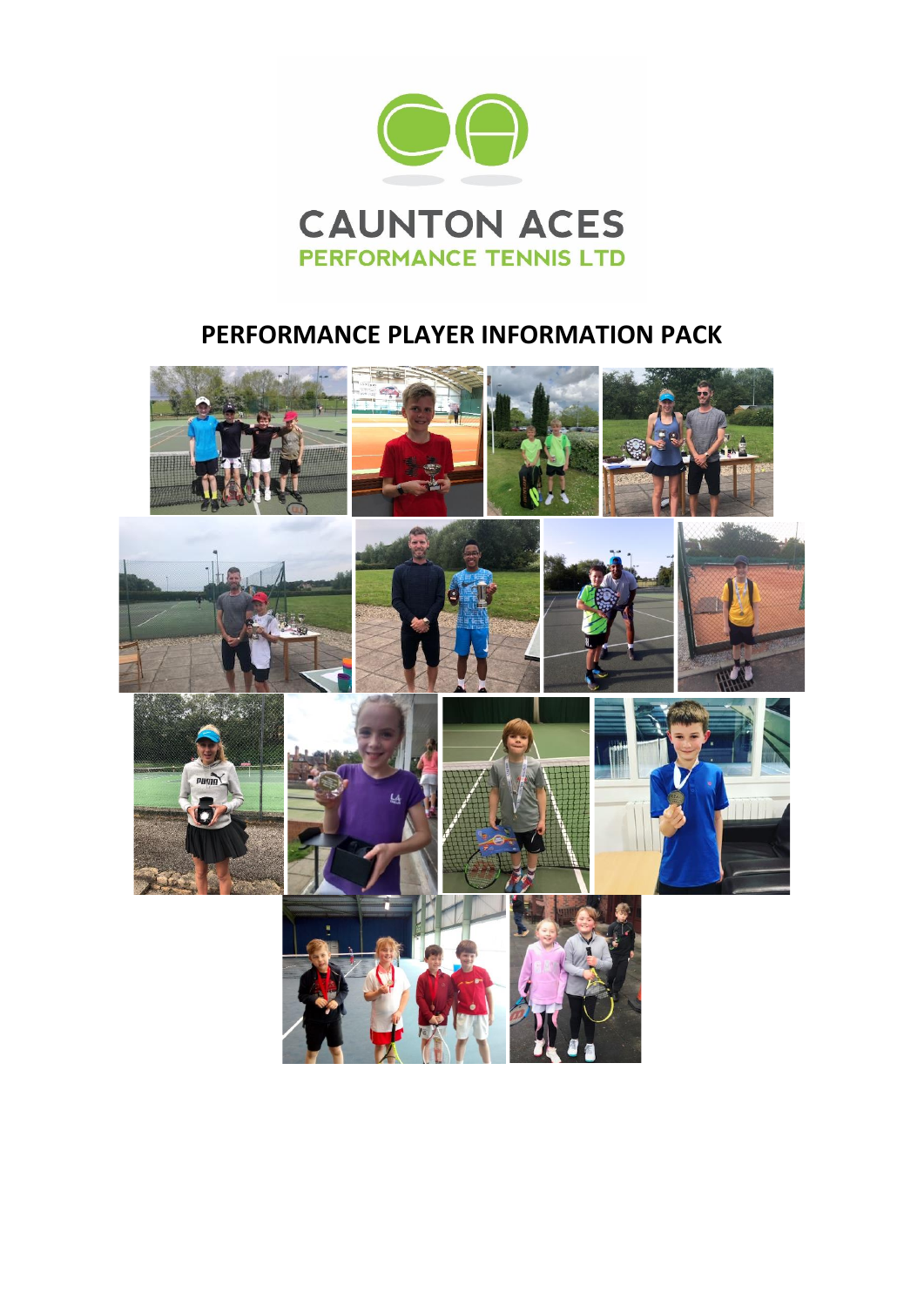

# **PLAYER INFORMATION PACK**

Within this pack you will have information on:

- 1) What is the 'Caunton Aces Performance Tennis' programme
- 2) What players are selected to be part of the 'Caunton Aces Performance Tennis' programme.
	- 3) What we expect of the players
	- 4) Groups lessons and individual lessons
		- 5) Matchplay and Tournaments
			- 6) County Training
	- 7) Caunton Aces Hoodies and accessories
		- 8) Rackets, footwear and clothing

Contact: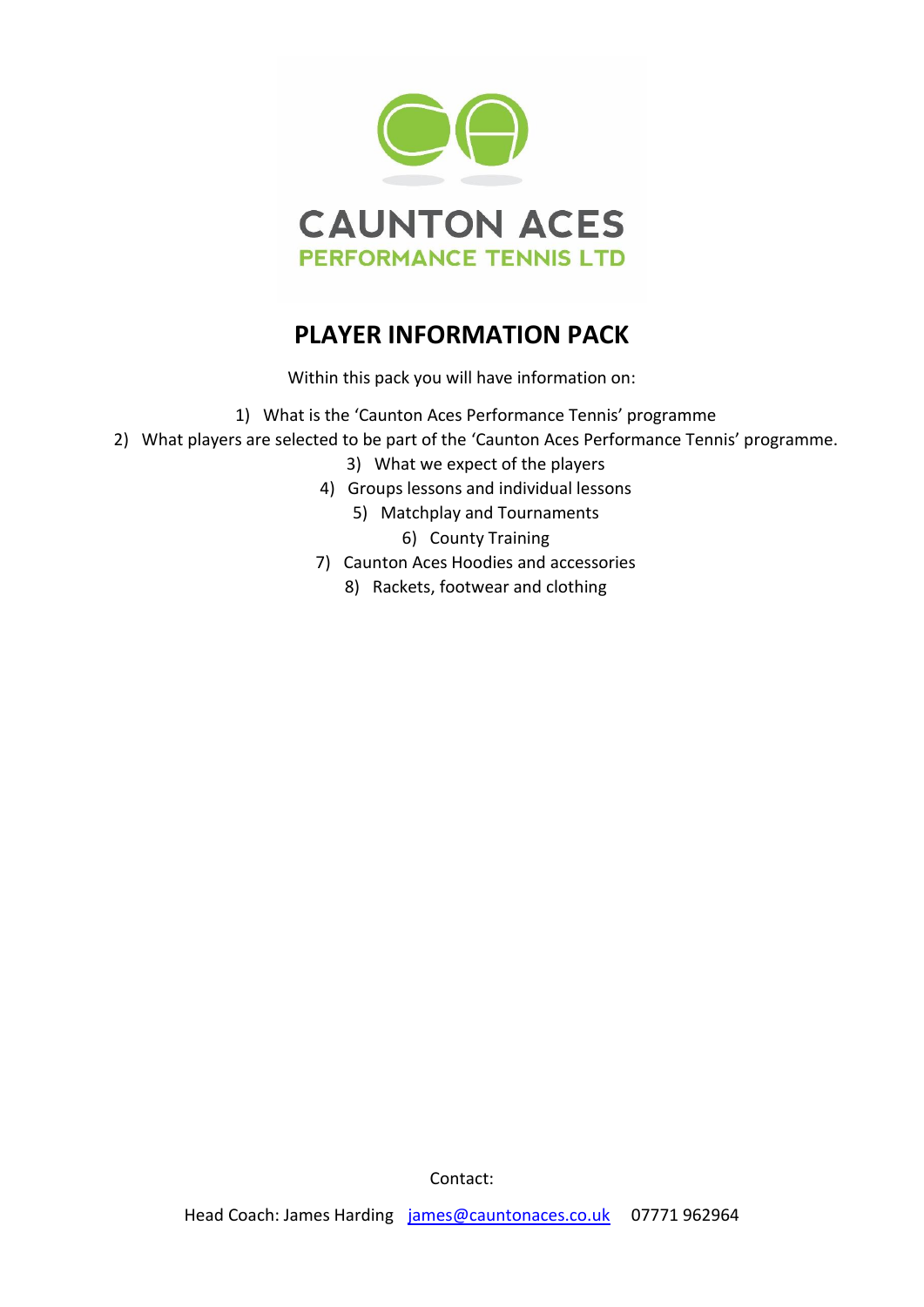

## **What is the 'Caunton Aces Performance Tennis' programme**

The Aces programme is performance coaching for players who are identified as showing potential to be high club, county players or higher.

Players are put into specific groups within the club which are by invite only and are run by our Performance Coaches James Harding and Zeferino Antonio. Within these group which push players and attempt to provide them with the necessary skills to achieve their full potential within tennis. All groups include athletic skills development/fitness which is extremely important for the children's development. Week 1 of each new term is 'Goal setting' which we then evaluate on the first week of the next term and then set new goals.

In addition to the group Coaching, it is ideal for players to also have an individual lesson with one of our coaches. These can be booked by contacting James who can help select the right coach for your child.

To develop the children's tennis they will also need to be playing regular matches and tournament play

# **What players are selected to be part of the 'Caunton Aces Performance Tennis'**

We select players who we identify as possessing the skills required or potential to become a good club level player, county player or higher.

Things we are looking for:

- 1) Athletic skills
- 2) Good hand-eye coordination
- 3) Good focus and concentration
- 4) Resilience
- 5) A good attitude
- 6) A will to win
- 7) Emotional control
- 8) A great attitude to learning
- 9) Love the sport

We will be looking for these attributes in players and although these will be developing all the time we are looking for children who we believe have some of these fundamentals which are crucial to tennis development.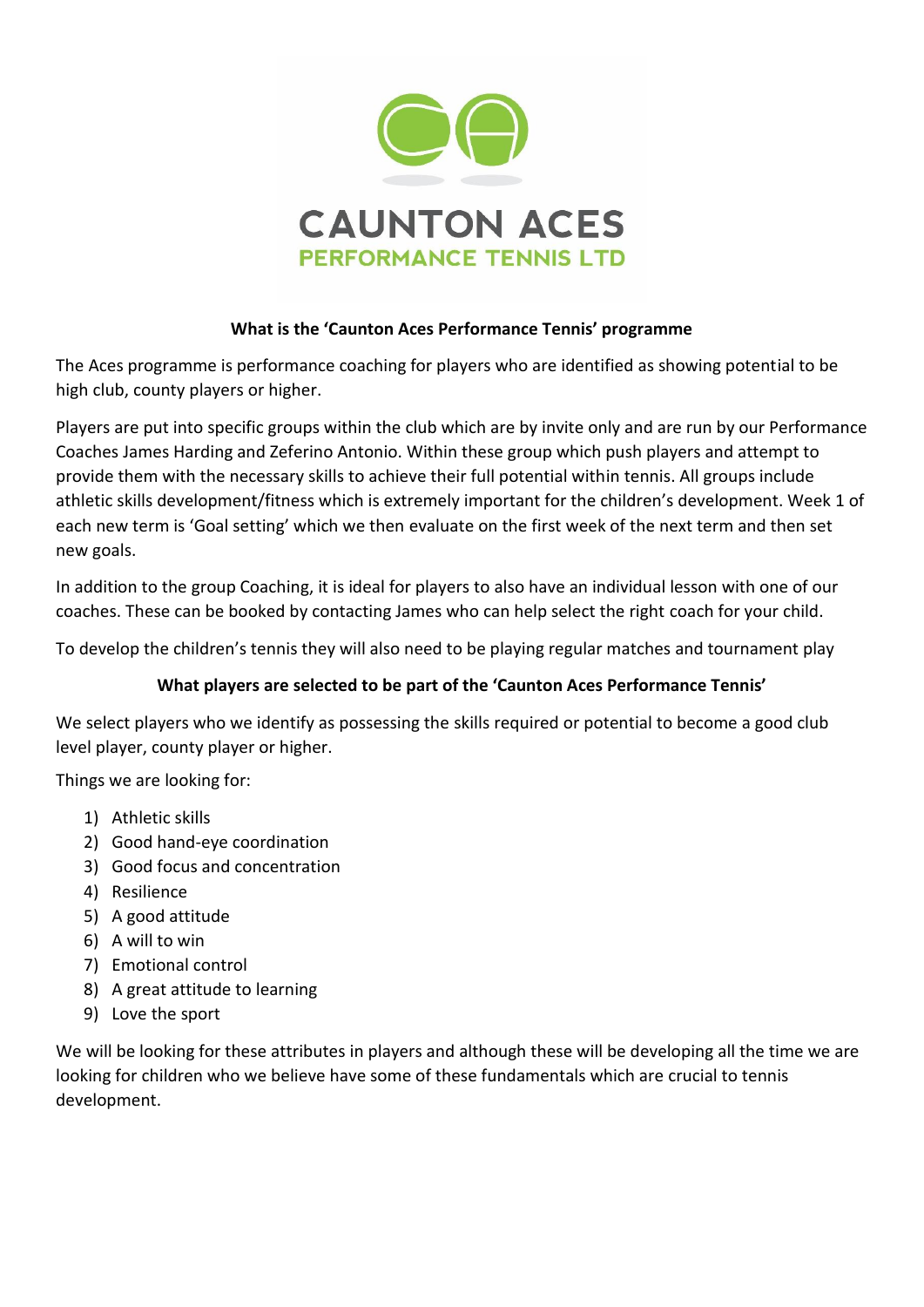

#### **What we expect of the players**

Players who are selected for the Aces programme' are expected to undertake a minimum of 2 group sessions per week with an individual as an ideal scenario. This is starting from Mini Tennis orange. As players get older and progress then we would ideally like them to play in 3 groups per week.

In addition to the training, players should be competing in regular matchplay and tournaments. These take place at weekends and during the holidays and ideally players should be competing at least once or twice per month.

We only expect all players to try their best, to listen and to push themselves to improve.

#### **Groups lessons and individual lessons**

As previously mentioned players are expected to attend a minimum of 2 groups per weeks with an individual on top of this if possible.

The groups we offer are listed below but the coach will make a recommendation as to which they think would be best for your child.

#### **Under 9s and Under 10's**

Monday 5.30-7pm

Wednesday 6-7.30pm

Fridays 5-6.30pm

- **Under 12's, 14's, 16's**
- Monday 6.30-8pm
- Tuesday 5.30-7.30pm
- Wednesday 5-6.30pm

Thursday 4.30-6.30pm

Thursday 6-8pm

Friday 6-7.30pm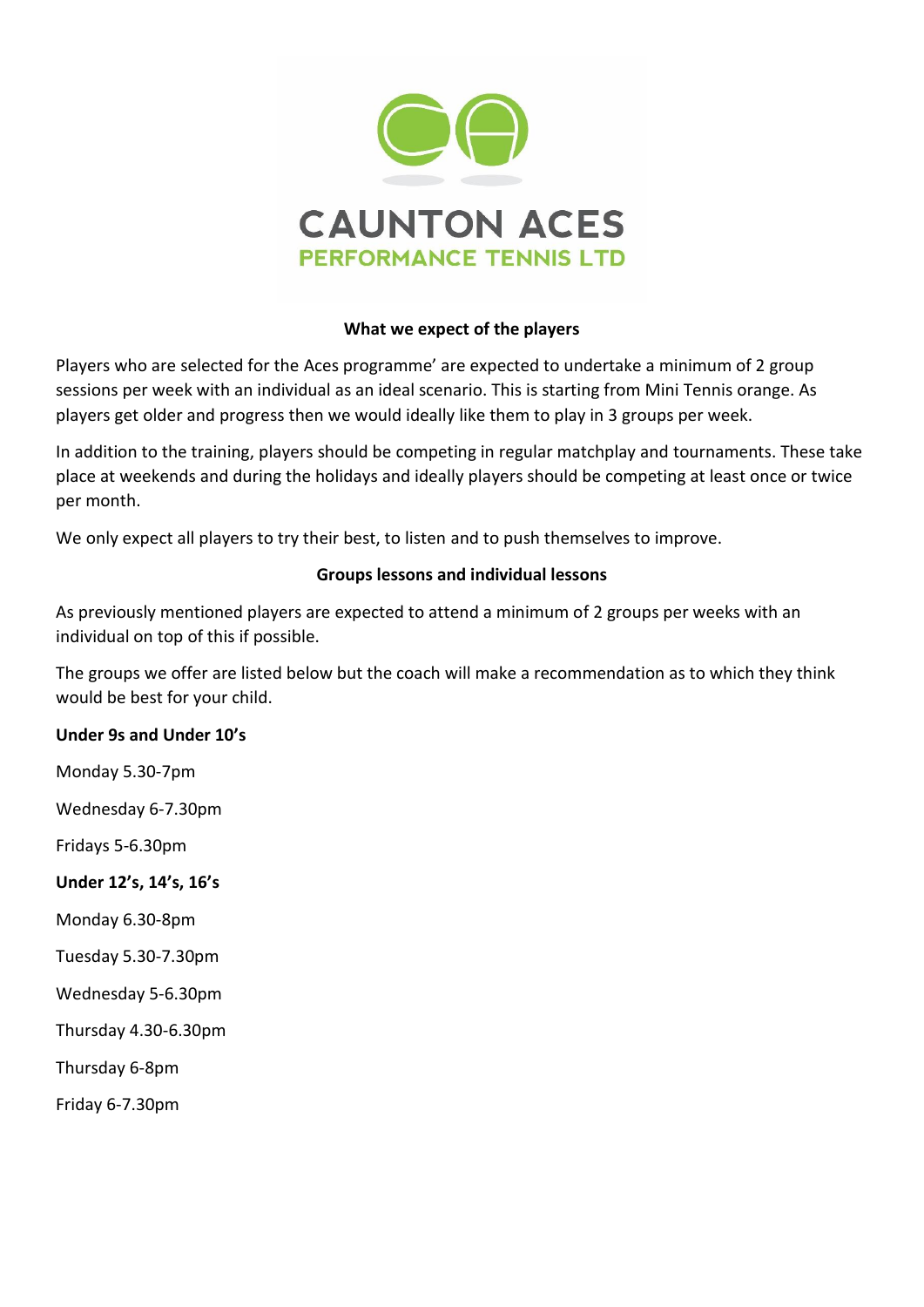

In addition to the group Coaching, it is ideal for players to also have an individual lesson with one of our coaches. These can be booked by contacting James who can help select the right coach for your child.

## **Matchplay and tournaments**

All Caunton Aces players are expected to be competing regularly as this is a crucial element for the tennis development moving forwards.

What is on offer:

- Mini Tennis League matches against other clubs
- Junior League matches against other clubs
- Match practice sessions for Orange, Green and Yellow ball players on a regular basis.
- Caunton Masters series tournaments
- Caunton Grade 5 tournaments
- A full range of competitions for all levels and ages of juniors at many venues across Notts and the Midlands. Search <https://www3.lta.org.uk/Competitions/Search/>

Please see our Matchplay and tournament booklet for a complete guide on competition within tennis and visit the LTA Website.

#### **County training**

Nottinghamshire run county training for Under 9's, under 10's, under 12's , under 14's.

Currently 2 of our coaches head up age group within the county structure and we have 10-12 players as part of the county training squads from under 14s to under 9s. These sessions are highly selective and take place once per month over in Nottingham. There are only 8 places available for boys and 8 for girls within each age group within the county.

Players are selected based on recent results in tournaments of Grade 1-5 events (Grade 6 results will not be used to select players). County training is an additional training session to complement your club training programme. At Caunton we are very fortunate to have many county players so even if you're not selected for county training you are likely to still be training with county players within the club programme.